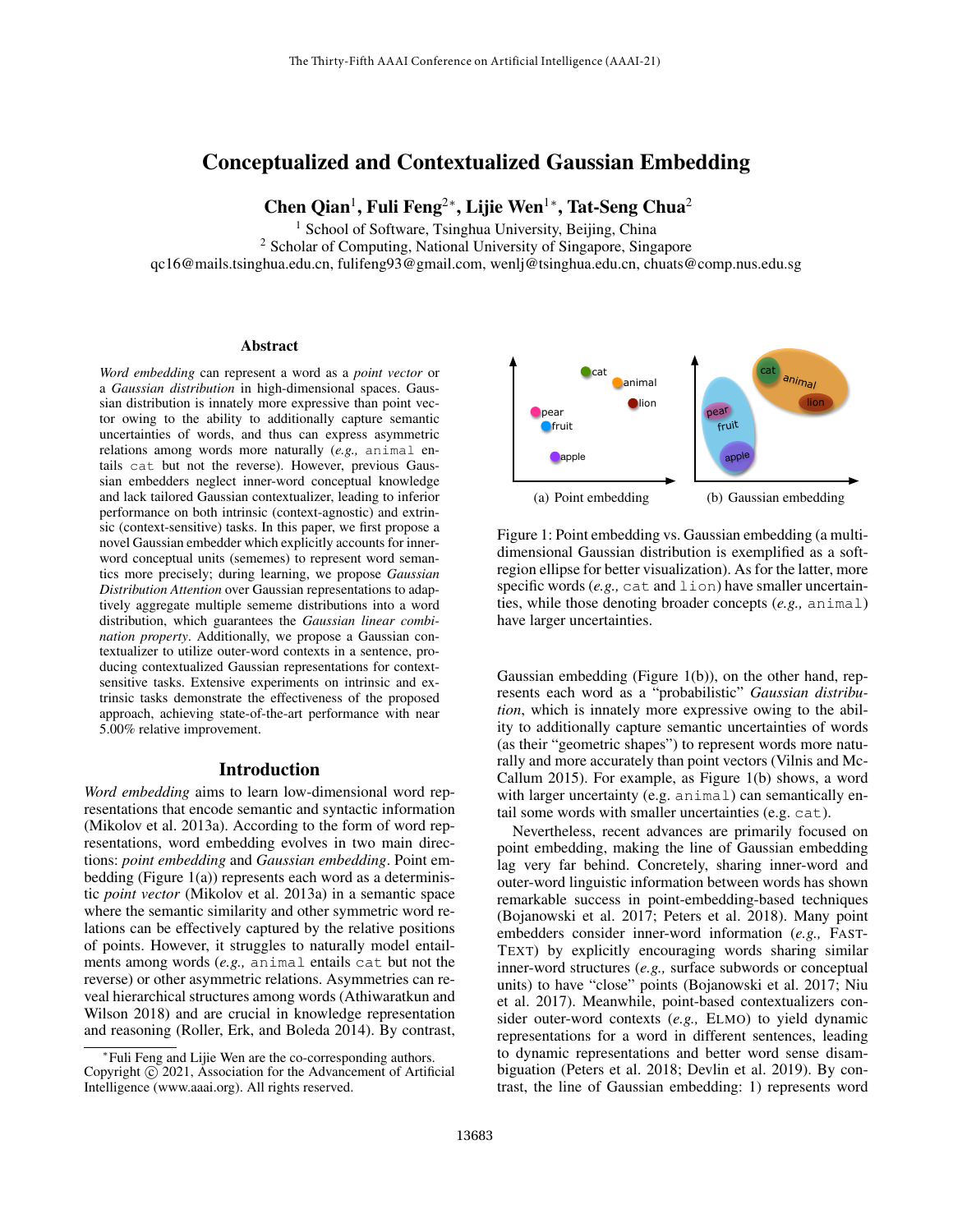semantics by utilizing surface subwords merely without considering the fruitful inner-word conceptual knowledge; and 2) produces merely context-agnostic Gaussian representations<sup>1</sup> due to the lack of tailored contextualizer. The two issues inevitably lead to inferior performance on both intrinsic (context-agnostic) and extrinsic (context-sensitive) tasks.

In this paper, we upgrade Gaussian embedding with considering both inner-word conceptual units (sememes<sup>2</sup>) and outer-word contexts to benefit both intrinsic contextagnostic and context-sensitive scenarios. Nevertheless, a key challenge is the lack of neural techniques specifically tailored for Gaussian embedding, such as *attention* and *contextualization* over Gaussian distributions, which limits the use of fruitful inner-word and outer-word information.

Aiming to tackle the challenge, we first propose *Gaussian Distribution Attention* (GDA) to dynamically aggregate inner-word sememe representations into word representations, which operates on Gaussian distributions directly and guarantees the *Gaussian linear combination property* (*i.e.,* the linear combination of mutually independent Gaussian variables is still a Gaussian distribution). Moreover, we adopt a training objective that incorporates the symmetric measure between a word and its synonym(s) and the asymmetric measure between the word and its hypernym(s) to explicitly capture the proper "positions" (*i.e.,* semantics) and "shapes" (*i.e.,* uncertainties) of words in a high-dimensional space. We will show that the two key considerations produce satisfying conceptualized Gaussian representations. Furthermore, after obtaining "static" conceptualized Gaussian representations, for a word in different sentences, we utilize outer-word contexts and introduce a dual contextualizer specially designed for Gaussian distributions which consists of two ELMO-style (Peters et al. 2018) context encoders and is supervised by the labeled signal of a specific downstream task (*e.g.,* text classification), aiming to produce contextualized Gaussian representations of words in varying sentences. To the best of our knowledge, we are the first attempt to explore Gaussian-embedding contextualization.

We conduct extensive experiments on two intrinsic tasks (*word similarity* and *word entailment*) and three types of extrinsic tasks (*single sentence tagging*, *single sentence classification* and *sentence pair classification*). The results show that our approach consistently outperforms state-ofthe-art methods, which validates the effectiveness of the learned conceptualized and contextualized Gaussian representations. Moreover, integrating our Gaussian representations with advanced point-based contextualizer - BERT (Devlin et al. 2019) - achieves further improvement on these tasks, which shows the complementary information encoded by our Gaussian representations and proves that Gaussian embedding can also serve as an effective auxiliary for current point-based methods.

# Related Work

*Point embedding* has been an active research area, including non-neural (Brown et al. 1992; Blitzer, McDonald, and Pereira 2006) and neural (Mikolov et al. 2013a,b; Pennington, Socher, and Manning 2014) methods. Recently, incorporating morphological subwords (Bojanowski et al. 2017; Chaudhary et al. 2018; Xu et al. 2018), syntactic structures (Vashishth et al. 2019; Kulmizev et al. 2019; Levy and Goldberg 2014; Li et al. 2017) or external knowledge (Wang et al. 2014; Yu and Dredze 2014; Liu et al. 2015, 2018; Niu et al. 2017; Alsuhaibani et al. 2018; Zhang et al. 2019) into point embedding shows significant improvements. Pointbased contextualizers set out to produce context-sensitive word representations by integrating contextual information (Peters et al. 2018; Radford et al. 2018; Devlin et al. 2019).

Recognizing that the point-based world struggles to naturally model entailments among words (*e.g.,* animal entails cat but not the reverse) or other asymmetric relations, *Gaussian embedding* emerges to additionally capture uncertainties of words, which can better capture word semantics and express asymmetries more naturally (than dot product or cosine similarity in the point-based world). Vilnis and Mc-Callum (2015) represented the semantic and uncertainty of each word with the mean and covariance of a Gaussian distribution. Inspired by multi-prototype embedding that learns multiple word representations for a word to better capture the semantics of words (Reisinger and Mooney 2010; Huang et al. 2012; Tian et al. 2014; Neelakantan et al. 2014), Gaussian mixture embedding (Chen et al. 2015; Athiwaratkun and Wilson 2017) was proposed to capture the meanings of polysemous words via multiple Gaussian distributions. In addition, Athiwaratkun and Wilson (2018) utilized Gaussian embedding to learn hierarchical encapsulation of words. One drawback of the above approaches was their inability to represent rare words. To remedy this, Athiwaratkun, Wilson, and Anandkumar (2018) (the most relevant to our work) represented a word by the sum of its surface subwords.

Nevertheless, the line of Gaussian embedding: 1) represents word semantics by utilizing surface subwords without considering the inner-word conceptual knowledge; and 2) produces merely context-agnostic Gaussian representations due to the lack of tailored contextualizer. The two issues inevitably lead to inferior performance on both intrinsic (context-agnostic) and extrinsic (context-sensitive) tasks. In this paper, we first propose a Gaussian embedder that represents each word by aggregating its conceptual units (sememes), which is more credible to capture intrinsic word semantics than aggregating surface subwords. We then propose a Gaussian contextualizer to produce contextualized Gaussian representations for a word in varying sentences for more potentially-benefited extrinsic tasks.

# Gaussian Embedder

Gaussian embedder represents each word  $w$  in a pre-defined vocabulary  $V$  as a standard  $D$ -dimensional Gaussian distribution  $G_w$ :

<sup>&</sup>lt;sup>1</sup>In this paper, we use *Gaussian embedding* to denote a word embedding task, and *Gaussian representations* to denote the word representations produced by Gaussian embedding.

 $2$ The intuition of considering sememes rather than subwords is that morphologically similar words do not always relate with similar concepts (e.g., march and match).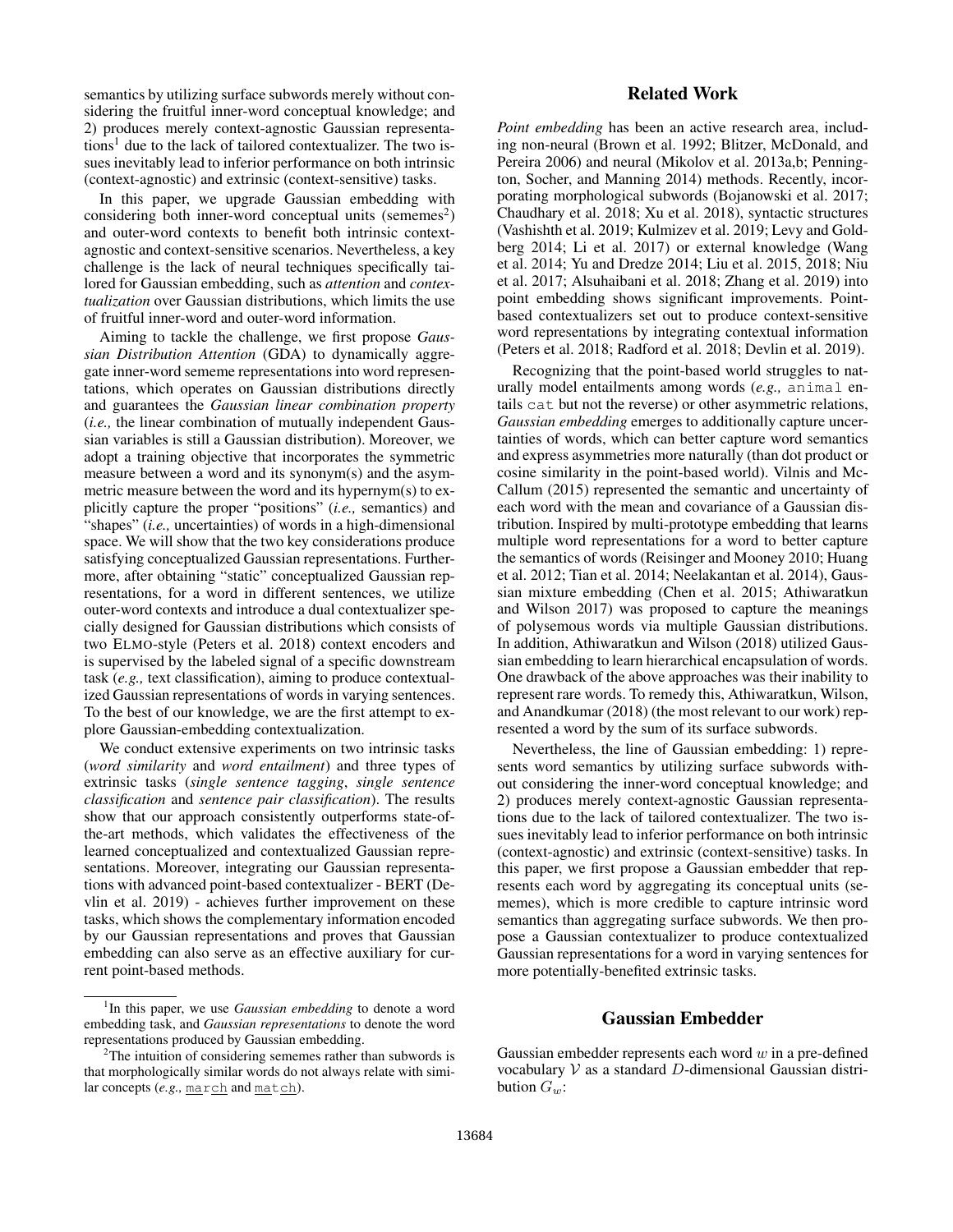$$
G_w \sim \mathcal{N}(\mu_w, \Sigma_w) = \frac{e^{-\frac{1}{2}(x - \mu_w)^\top \Sigma_w^{-1} (x - \mu_w)}}{\sqrt{(2\pi)^D |\Sigma_w|}} \tag{1}
$$

where the mean vector  $\mu_w$  represents the semantics ("position") of w and the covariance matrix  $\Sigma_w$  represents the uncertainty ("geometric shape") of w (see Figure 1(b)). Gaussian embedder aims to learn the model parameters  $\{(\mu_w, \Sigma_w)\}_{w \in \mathcal{V}}$  of words from a large-scale corpus.

Note that the most recent Gaussian embedder (Athiwaratkun, Wilson, and Anandkumar 2018) represents words merely based on morphological subwords and distributional hypothesis (Harris 1954), encouraging co-occurring wordpairs to have closer representations than randomly selected (negative) ones, which is too implicit to capture uncertainties of words. Instead, our training objective is to model both the symmetric relation and the asymmetric relation between words, *i.e.,* explicitly learning which words should be close to each other and which words should be "fatter" or "thinner". Meanwhile, the Gaussian representations are expected to be conceptualized, *i.e.,* perceiving inner-word conceptual sememes.

# Model Training

Obviously, the pairwise relation between a word and its synonym(s)<sup>3</sup> is symmetric (*e.g.*, apple resembles peach, and vice versa) while asymmetric between the word and its hypernym(s) (*e.g.,* fruit entails apple, but not the reverse). Thus, the objective (loss function) of our Gaussian embedder is to jointly model symmetric word relations (*i.e.,* close positions and similar shapes) and asymmetric word relations (*i.e.,* close positions and "inclusive" shapes) via words' synonyms and hypernyms, respectively. Formally, we devise the following training objective:

$$
\mathcal{L}(w_c, w_s, w_h, w'_s, w'_h) = \max(0, m + \alpha \mathcal{L}_S(w_c, w_s, w'_s) + (1 - \alpha) \mathcal{L}_A(w_c, w_h, w'_h))
$$
 (2)

where m serves as a margin;  $\alpha \in (0,1)$  is a trade-off parameter;  $(w_c, w_s, w_h, w'_s, w'_h)$  is a training example where  $w_s$  and  $w_h$  are a positive synonym and a positive hypernym of  $w_c$  respectively;  $w'_s$  and  $w'_h$  are a negative synonym and a negative hypernym of  $w_c$  respectively;  $\mathcal{L}_S(\cdot)$  aims to model the symmetric word relations with word-synonym triples  $(w_c-w_s-w'_s); \mathcal{L}_A(\cdot)$  models asymmetric word relations with word-hypernym triples  $(w_c \cdot w_h \cdot w'_h)$ ; The training examples are generated by a word-quintuple sampler, which will be detailed in the following. The objective would push the likelihood of the positive example over the negative one by a margin m, *i.e.,* pushing the "positions" of a word and its positive synonym "closer" than its negative synonym, and meanwhile pushing the "shapes" of the word and its hypernym "more inclusive" than its negative counterpart.

Following Vilnis and McCallum (2015), we employ a standard inner product to measure the symmetries between two Gaussian distributions:

$$
\mathcal{L}_S(w_c, w_s, w'_s) = \log \mathcal{S}(w_c, w'_s) - \log \mathcal{S}(w_c, w_s)
$$
  

$$
\mathcal{S}(u, v) = \int \mathcal{N}(\mu_u, \Sigma_u) \mathcal{N}(\mu_v, \Sigma_v) dx
$$
  

$$
= -\frac{1}{2} \log |\Sigma_u + \Sigma_v| - \frac{D}{2} \log(2\pi)
$$
  

$$
- \frac{1}{2} (\mu_u - \mu_v)^{\top} (\Sigma_u + \Sigma_v)^{-1} (\mu_u - \mu_v)
$$
 (3)

Besides, we employ Kullback-Leibler (KL) divergence, which is widely used for representing asymmetries (Athiwaratkun and Wilson 2018):

$$
\mathcal{L}_A(w_c, w_h, w'_h) = \log \mathcal{A}(w_c, w'_h) - \log \mathcal{A}(w_c, w_h)
$$

$$
- \mathcal{A}(u, v) = \int \mathcal{N}(\mu_u, \Sigma_u) \log \frac{\mathcal{N}(\mu_u, \Sigma_u)}{\mathcal{N}(\mu_v, \Sigma_v)} dx
$$

$$
= \frac{1}{2} (\log \frac{|\Sigma_u|}{|\Sigma_v|} - D + tr(\Sigma_u^{-1} \Sigma_v)
$$

$$
+ (\mu_u - \mu_v)^\top \Sigma_u^{-1} (\mu_u - \mu_v))
$$
(4)

where  $tr(M)$  denotes the trace of a matrix M. Note the leading negative sign since KL is a distance function and not a similarity. Equation 4 can effectively push a word to be encompassed by its hyponym (Athiwaratkun and Wilson 2018).

#### Sememe

Inspired by the success of considering conceptual knowledge in point embedding, our Gaussian embedder incorporates *sememe* which is the minimum conceptual (semantic) unit in linguistics (Bloomfield 1926). Linguistic experts constructed commonsense knowledge bases where words are composed of sememes. For instance, HowNet (Dong and Dong 2003) annotates a word with three-layer concept hierarchy (word-sense-sememe) and utilizes sememes to differentiate diverse senses of each word (Qi et al. 2018, 2019). As shown in Figure 2, the word bank is annotated with three main senses (institution, land and facility) and the sense land is annotated with two main sememes (near, and waters). In the remainder, we use the notation  $\preceq$  to denote the (conceptually) subordinating relations. If a word  $w$  contains a sense  $s$  and  $s$  contains a sememe  $m$ ,  $m$  is subordinated by w, denoted as  $m \preceq w$ .



Figure 2: The concept hierarchy of the word bank.

<sup>&</sup>lt;sup>3</sup>Based on distributional hypothesis (Harris 1954; Sahlgren 2008) that words occurring in nearby contexts tend to be semantically related. Here, we use "synonym" to denote a semanticallyrelated word for brevity.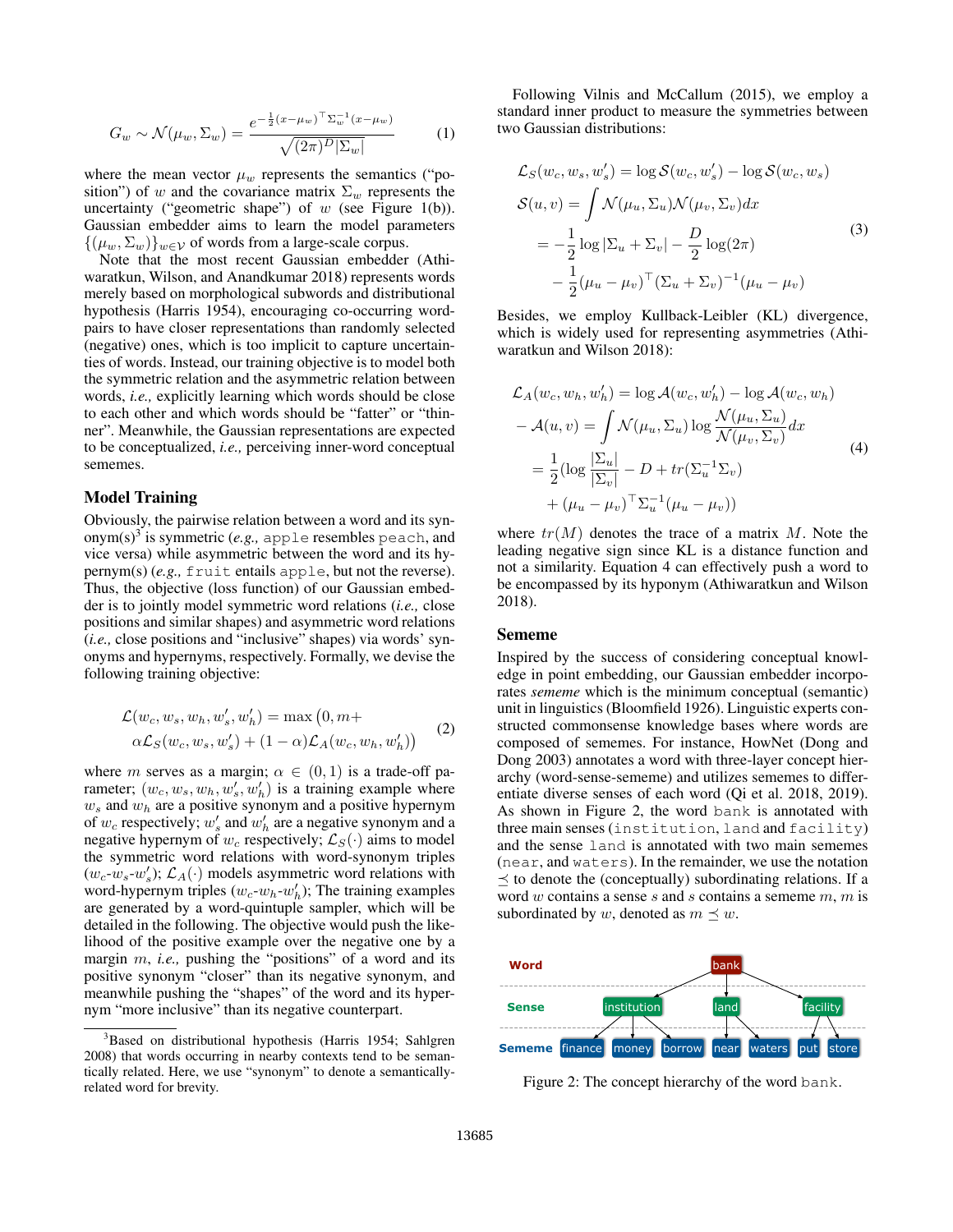### Gaussian Distribution Attention

To better represent the semantics of a word by utilizing its concept hierarchy, we aggregate Gaussian representations of its sememes into its word representation. The intuition is to "pull" sememe-sharing words closer to each other, similar to feature-sharing mechanisms (Liu et al. 2019). To achieve that, inspired by the success of attention mechanism in NLP tasks, we propose *Gaussian Distribution Attention*<sup>4</sup> (GDA) to perform dynamic aggregation over sememe representations. The key difference between GDA and previous attention mechanisms designed for point vectors is that GDA operates over Gaussian distributions and guarantees the linear combination property of Gaussian distributions (Dwyer 1958) (*i.e.,* the linear combination of mutually independent Gaussian variables is still a Gaussian distribution):

$$
\sum \beta_m \mathcal{N}(\mu_m, \Sigma_m) \sim \mathcal{N}(\sum \beta_m \mu_m, \sum \beta_m^2 \Sigma_m)
$$
 (5)

Note that all sememe Gaussian representations are independently initialized, aggregated and updated; any of them doesn't numerically influence another, *i.e.,* without numerical conditional dependence, which makes it possible to aggregate several sememe Gaussian representations into a word representation by utilizing the Gaussian property.

In the following, to differentiate words and sememes, we use  $\mathcal{N}(\hat{\mu}_m, \hat{\Sigma}_m)$  to denote the Gaussian representations of a sememe m. Specifically, the formulation of GDA is:

$$
GDA(\lbrace G_m|m \le w \rbrace) \sim \mathcal{N}(\beta_m \hat{\mu}_m, \beta_m^2 \hat{\Sigma}_m) \qquad (6)
$$

where  $\beta_m$  is the coefficient of sememe m indicating its importance towards word  $w$ , which is calculated as:

$$
\beta_m = \frac{\exp(\text{LeakyReLU}(e_m))}{\sum_{m' \preceq w} \exp(\text{LeakyReLU}(e_{m'}))}
$$
\n
$$
e_m = \max_{l \preceq w_i \in S} \cos(W\hat{\mu}_m, W\hat{\mu}_l)
$$
\n(7)

where  $e<sub>m</sub>$  is calculated according to the contextual sememes which are subordinated by contextual words of  $w$  in a sentence  $S = \langle w_1, \dots, w_i, \dots, w_n \rangle; W \in \mathbb{R}^{D \times D}$  is the learnable parameter of GDA; LeakyReLU is a non-linear activation unit. Intuitively, the importance of sememe  $m$  to  $w$ will be high if similar sememe occurs in the context of  $w_c$ , which is a more reliable method than knowledge-free (*i.e.,* subword-aggregated) methods.

### Word Sampling

We now describe how to sample the word quintuple  $\{(w_c, w_s, w_h, w'_s, w'_h)\}\$ used in the training objective. Most of the distributional hypothesis (Harris 1954; Sahlgren 2008) based approaches only select window-based contexts as "synonyms" (Mikolov et al. 2013a,b; Niu et al. 2017; Xu et al. 2018; Athiwaratkun, Wilson, and Anandkumar 2018). That is to say, these approaches select a word within and outside a fixed window centered by  $w_c$  as the positive  $(w_s)$  and negative  $(w'_s)$  synonyms respectively. However, as Vashishth et al. (2019) indicated, these approaches inevitably neglect some semantically relevant words lying beyond the window. To overcome this issue, based on the concept hierarchies of words, we sample additional positive synonyms which have common sememes with  $w_c$  although they lie beyond the window. Specifically, in a sentence, for a central word  $w_c$ , we sample a word co-occurring with  $w_c$  in a fixed window or a word  $w_s$  sharing common sememes with  $w_c$  $(\exists m, m \preceq w_c \land m \preceq w_s)$  as a positive synonym of  $w_c$ .

Meanwhile, we observe that a sense of a word in HowNet usually refers to one of its hypernyms. As Figure 2 shows, a bank could refer to an institution, a land or a facility. Benefiting from this, for a central word  $w_c$ , we sample a sense  $w<sub>h</sub>$  in its concept hierarchy as a positive hypernym of  $w<sub>c</sub>$ .

Negative synonym  $(w'_s)$  and hypernym  $(w'_h)$  are sampled according to a distribution  $P_n(w') \propto U(w')^{\frac{3}{4}}$ , which is a distorted version of the unigram distribution  $\hat{U}(w')$  that also serves to diminish the relative importance of frequent words (Mikolov et al. 2013b).

# Gaussian Contextualizer

Gaussian embedding produces merely context-agnostic Gaussian representations due to the lack of tailored contextualizer (for downstream tasks) (Vilnis and McCallum 2015; Athiwaratkun and Wilson 2017, 2018; Athiwaratkun, Wilson, and Anandkumar 2018). Hence, the representation of words would not be adapted according to their changing contexts. As such, applying these Gaussian representations typically leads to inferior performance especially on context-sensitive tasks such as named entity recognition and text classification. To this end, we make the first attempt to propose to produce contextualized Gaussian representations given a sentence by utilizing the outer-word contexts in varying sentences.

Considering that 1) Gaussian distributions could be parameterized by mean vectors  $(\mu)$  and covariance matrices  $(\Sigma)$ , 2)  $\mu$  and  $\Sigma$  represent two different aspects: semantics and uncertainties, and 3)  $\mu$  and  $\Sigma$  are on different scales and ranges where  $\mu \in (-\infty, +\infty)$  but  $\Sigma \in [0, +\infty)$ , we thus equip the Gaussian contextualizer  $(C)$  with two ELMOstyle contextual encoders (Peters et al. 2018) (multi-layer BiLSTMs) to contextualize semantics and uncertainties respectively. As shown in Figure 3, given a sequence of words  $S = \langle w_1, w_2, \cdots, w_n \rangle$ , for each pretrained (conceptualized) Gaussian representation of  $w_i$ , we extract its mean vector and the covariance matrix:  $\mu_i$  and  $\xi_i$  (the flatten  $\Sigma_i$ ). We then pass the two sequential vectors  $(\langle \mu_1, \mu_2, \cdots, \mu_n \rangle)$ and  $\langle \xi_1, \xi_2, \cdots, \xi_n \rangle$  through two ELMO encoders (position encoder  $C^{\mu}$  and shape encoder  $C^{\xi}$ ), and "assemble" the context-aggregated outputs as the mean and covariance of the contextualized Gaussian distribution of  $w_i$ :

$$
C(\mathcal{N}(\mu_i, \Sigma_i)) \sim \mathcal{N}(C^{\mu}(\mu_i), C^{\xi}(\xi_i))
$$
 (8)

Moreover, inspired by Devlin et al. (2019), we can utilize a starting symbol [CLS] and a separating symbol

<sup>4</sup>Although similar names, the previous Gauss-style attention mechanisms (Guo, Zhang, and Liu 2019; Sah et al. 2017; Zhang, Winn, and Tomioka 2017) use Gaussian-distribution-normalized weights to score point vectors, while our proposed mechanism here learns weights to score Gaussian distributions.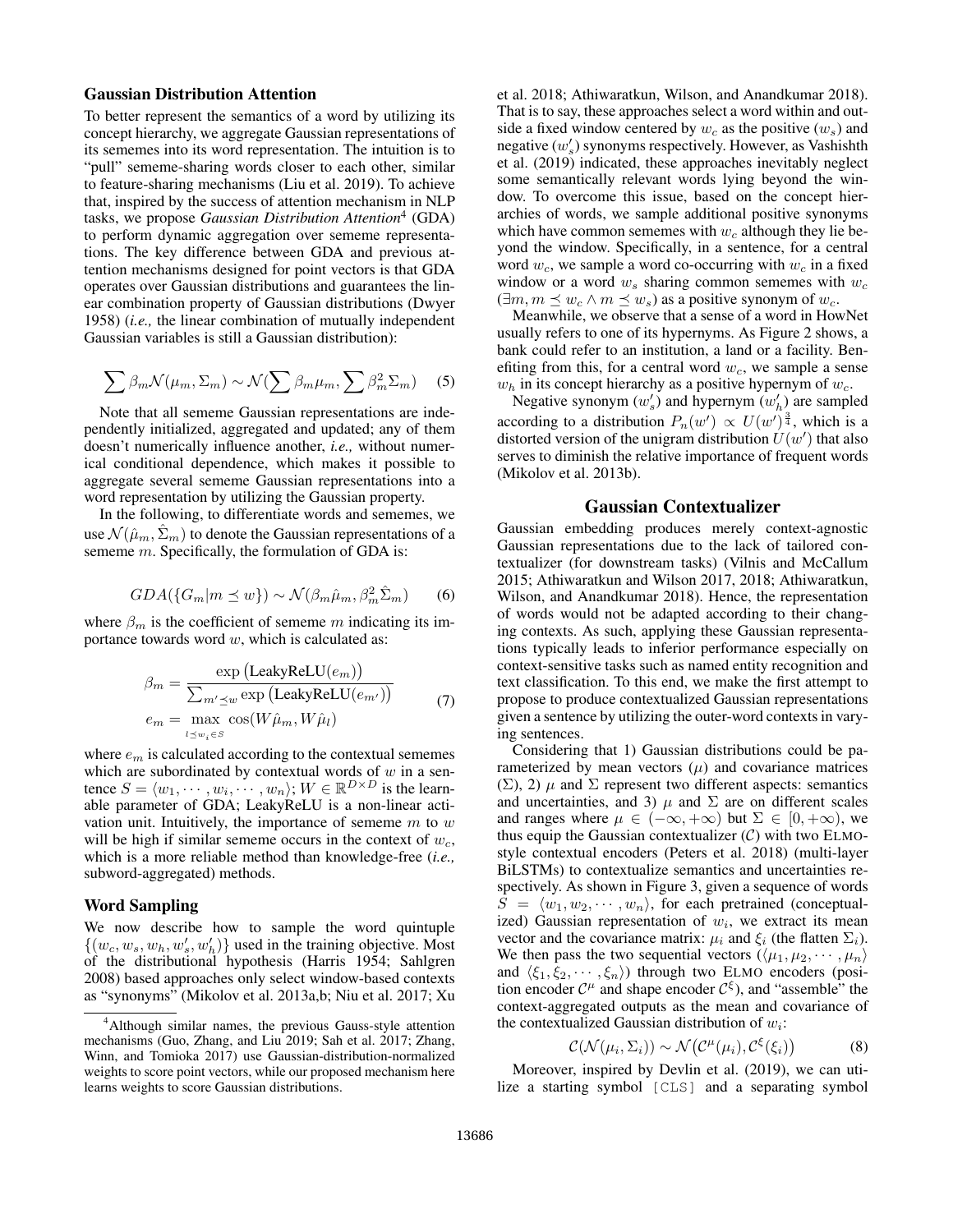

Figure 3: The architecture of our ELMO-style Gaussian contextualizer tailored for Gaussian embedding.

[SEP] to unambiguously represent a single sentence or a sentence pair. It it also worth mentioning that although the two parts are structurally independent, the parameters of the two ELMO architectures are jointly updated with the supervised signals of a downstream task, so that the contextualized Gaussian representations are dynamically and interactively adapted to the task.

# Evaluation

In this section, we refer to the conceptualized Gaussian embedder as TIGER and the Gaussian contextualizer as GIANT for brevity. We validate whether our conceptualized Gaussian representations learned by TIGER can capture symmetric and asymmetric word relations well on intrinsic tasks, including *Word Similarity* and *Word Entailment*. We also validate whether the contextualized Gaussian representations generated by GIANT effectively capture the semantic and syntactic information on three types of extrinsic tasks: *single sentence tagging*, *single sentence classification* and *sentence pair classification*. Furthermore, we concatenate contextualized Gaussian representations with point vectors produced by BERT (Devlin et al. 2019) to explore whether our Gaussian embedding can augment point-based methods.

#### Baselines

We compare the proposed approach against three groups of representative word embedders:

- The first group of point embedders precisely captures semantic and syntactic relations of words based on local or global co-occurrence statistics in large-scale linguistic corpora. It includes a) WORD2VEC (SKIPGRAM) (Mikolov et al. 2013a) that captures the semantic similarity of co-occurring word-pairs in a local window; b) GLOVE (Pennington, Socher, and Manning 2014) that captures global linguistic information through the factorization of global word co-occurrence matrix; and c) WORD2SENSE (Panigrahi, Simhadri, and Bhattacharyya 2019) that represents words as sparse points where the magnitude of each coordinate represents the importance of the corresponding sense to the word.
- The second group of point embedders utilizes knowledge bases or syntactic dependencies to improve the quality of point vectors. It includes a) SEWRL (Niu et al. 2017) that

utilizes inner-word conceptual sememes from HowNet to capture the semantics of words accurately; b) JOINTREPS (Alsuhaibani et al. 2018) that utilizes WordNet (Miller 1995) to augment semantic similarity prediction and entailment recognition; and c) SYNGCN (Vashishth et al. 2019) that utilizes dependency structures and graph convolutional networks to propagate syntactic information among words.

• The third group of Gaussian embedders includes a) W2G (Vilnis and McCallum 2015) that represents each word with a high-dimensional Gaussian distribution; b) W2GM (Athiwaratkun and Wilson 2017) that represents each word with multiple (*a.k.a.* multi-prototype) Gaussian representations to capture word meanings; and c) PFTGM (Athiwaratkun, Wilson, and Anandkumar 2018) that represents each word as a Gaussian mixture distribution where the mean vector of a mixture component is given by the sum of inner-word subwords.

#### Implementation Details

We train on a concatenation of two English datasets: UKWAC and Wackypedia (Baroni et al. 2009), which consists of 3.3 billion tokens. We discard words that occur fewer than 100 times in the corpora, which results in a vocabulary with 216,249 words. The fixed hyperparameters include an embedding dimension  $D=300$ , a margin  $m=1$ , the layer of BiL-STM in GIANT  $L=2$  and a batch size of 128. We also experiment with a linearly decreasing weight  $\alpha$  from 1.0 to 0.9 and Adagrad optimizer with a dynamic learning rate from 0.05 to 0.00001. Additionally, following Athiwaratkun and Wilson (2017), we use the diagonal covariances to reduce computation complexity from  $\tilde{O}(D^3)$  to  $O(D)$ .

# Evaluation on Intrinsic Tasks

*Does our approach capture symmetric and asymmetric word relations better?* We evaluate the learned symmetric word relations via *word similarity* (evaluating the closeness between two words) and the asymmetric word relations via *word entailment* (inferring whether a word is semantically inclusive in another).

For word similarity (SIM), we evaluate on multiple standard word similarity datasets: MC (Miller and Charles 1991), MEN (Bruni, Tran, and Baroni 2014), RG (Rubenstein and Goodenough 1965), RW (Luong, Socher, and Manning 2013), SL (Hill, Reichart, and Korhonen 2015), YP (Yang and Powers 2006) and SCWS Huang et al. (2012). Each dataset contains a list of word pairs with a realvalued score of their gold-standard similarity. Following Athiwaratkun and Wilson (2017), we use *cosine similarity* (COS) to calculate word similarity between point vectors or the mean vectors of Gaussian representations. We report the Spearman correlation ( $\rho$ ) (Spearman 1904) between gold-standard scores and evaluated ones. For word entailment (ENT), we evaluate on the standard word entailment dataset (SED) (Baroni et al. 2012) which contains hyponymhypernym pairs and gold-standard binary labels. Following Athiwaratkun and Wilson (2017), we use COS and *KL divergence* (KL) for entailment scoring, produce binary labels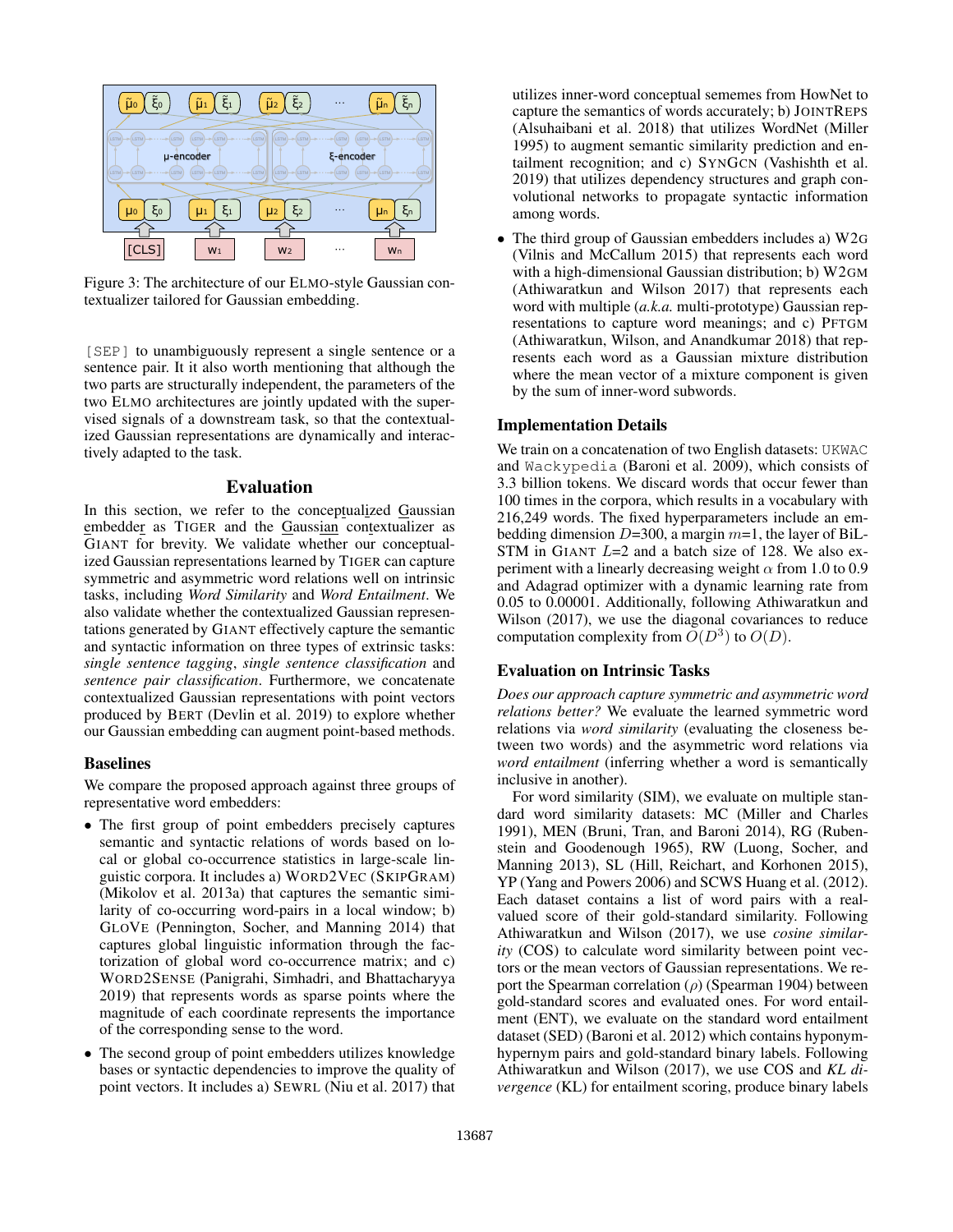| Method            | Dim.  | Word Similarity $(\rho)$ |            |       |       |       |       |             | Word Entailment $(F_1)$ |                       |                                   |       |
|-------------------|-------|--------------------------|------------|-------|-------|-------|-------|-------------|-------------------------|-----------------------|-----------------------------------|-------|
|                   |       | MC                       | <b>MEN</b> | RG    | RW    | SL    | YP    | <b>SCWS</b> | AVG.                    | $\mathrm{SED}_{\cos}$ | $\rm SED_{\scriptscriptstyle KL}$ | AVG.  |
| WORD2VEC          | 300   | 63.96                    | 70.27      | 70.01 | 25.43 | 29.39 | 39.34 | 59.57       | 51.14                   | 63.79                 | 54.62                             | 59.21 |
| <b>GLOVE</b>      | 300   | 70.20                    | 73.75      | 76.95 | 33.55 | 37.05 | 56.13 | 55.42       | 57.58                   | 70.47                 | 67.65                             | 69.06 |
| <b>WORD2SENSE</b> | 2,250 | 80.61                    | 77.25      | 79.00 | 37.48 | 38.83 | 45.10 | 72.26       | 61.50                   | 68.26                 | 70.64                             | 69.45 |
| SEWRL             | 300   | 82.69                    | 76.58      | 73.56 | 43.15 | 48.99 | 59.78 | 70.80       | 65.08                   | 75.46                 | 69.39                             | 72.43 |
| <b>JOINTREPS</b>  | 300   | 76.61                    | 73.03      | 78.55 | 26.91 | 35.15 | 54.07 | 62.28       | 58.09                   | 76.10                 | 69.61                             | 72.86 |
| <b>SYNGCN</b>     | 300   | 82.40                    | 65.65      | 63.07 | 40.51 | 44.75 | 57.68 | 63.02       | 59.58                   | 75.02                 | 66.14                             | 70.58 |
| W2G               | 300   | 82.42                    | 78.40      | 80.34 | 35.49 | 38.84 | 46.40 | 66.20       | 61.16                   | 76.49                 | 76.02                             | 76.26 |
| W <sub>2GM</sub>  | 300   | 84.58                    | 78.76      | 80.95 | 42.73 | 39.62 | 47.12 | 66.50       | 62.89                   | 75.31                 | 77.90                             | 76.61 |
| <b>PFTGM</b>      | 300   | 80.93                    | 79.65      | 79.81 | 49.36 | 39.60 | 54.93 | 67.20       | 64.50                   | 76.82                 | 78.29                             | 77.56 |
| <b>TIGER</b>      | 300   | 85.18                    | 79.85      | 85.05 | 50.54 | 51.50 | 66.60 | 72.55       | 70.20                   | 78.48                 | 82.33                             | 80.40 |

Table 1: Comparison on the standard word similarity and entailment datasets. For each dataset, we boldface the score with the best performance and underline the score with the second-best performance across all methods.

(under a best score threshold) and measure the classification performance via macro- $F_1$  score. Note that COS only considers mean vectors while KL incorporates both means and covariances; thus, for KL, we associate point vectors with covariance matrices filled with tiny constant  $10^{-6}$  to make them as "tiny balls" (*i.e.,* points).

The results are shown in Table 1, from which we have several key observations. 1) Our method TIGER outperforms all baselines on standard word similarity and entailment datasets, obtaining 5.70% and 2.84% relative performance improvement compared to the prior best-performing baseline (PFTGM) respectively. The results demonstrate that the learned conceptualized Gaussian representations are capable of capturing symmetric similarity and asymmetric entailment between words effectively. 2) Specifically, the improvement of TIGER over SEWRL which also considers the sememe HowNet-based hierarchies validates the effectiveness of employing Gaussian distributions to represent words. Moreover, TIGER outperforms PFTGM, a Gaussian embedder considering subwords instead of sememes, validating the effectiveness of utilizing concept hierarchies. 3) We can see that considering inner-word subwords (PFTGM) or sememes (SEWRL and TIGER), in comparison to the outerword relation incorporated method (JOINTREPS), can effectively improve the ability to express word similarity; while JOINTREPS is relatively more beneficial on word entailment recognition. 4) Interestingly, as for the performance difference between two metrics in entailment recognition, we observe that considering uncertainties (KL) boosts the performance for the third group of Gaussian embedders. This shows that uncertainties of Gaussian embedding can effectively capture the "geometric shapes" of words to better express their asymmetric relation such as entailment, which is consistent with previous evidence of Athiwaratkun and Wilson (2017). This finding thus provides a promising pattern that considering both semantics and uncertainties to capture entailment relations in word-semantic studies.

### Evaluation on Extrinsic Tasks

*Can our Gaussian representations facilitate diverse downstream tasks with the help of the Gaussian contextualizer?* We evaluate the contextualized Gaussian representations on 1) single-sentence-tagging tasks - *Part-of-Speech tagging* (POS) and *Named Entity Recognition* (NER) - with the CoNLL-2003 dataset (Sang and Meulder 2003); 2) single text classification task (STC) with the WeBis (Chen et al. 2019) dataset; and 3) sentence pair classification task - *Recognition Textual Entailment* (RTE) - with the RTE-5 (Bentivogli et al. 2009) dataset. For fair comparisons, all the baseline methods are also contextualized by the proposed GIANT. Moreover, we perform *ablation studies* by removing the contextualization operation  $(\Gamma)$  GIANT), removing the HowNet (\HowNet; *i.e.*, without the sememe aggregation mechanism), removing the Gaussian distribution attention mechanism (\GDA), removing sampling sememe-sharing words (\SAM; *i.e.,* adopting traditional window-based sampling), and removing uncertainty information while retaining contextualized mean vectors of Gaussian representations  $(\xi)$  in inference. We follow the standard procedure to train a task-specific prediction layer (*i.e.,* MLP) on top of GIANT.

The results are summarized in Table 2, from which we have several key observations. 1) Overall, when provided with the same contextualizer (*i.e.,* GIANT), TIGER achieves the best performance on the four downstream tasks, which validates that conceptual knowledge and Gaussian embedding are also helpful for extrinsic tasks. 2) The phenomenon that considering outer-word context information (TIGER+GIANT) consistently boosts the performance on extrinsic (context-sensitive) tasks shows that incorporating context information produces dynamic word representations and is thus beneficial for sentence-level tasks. 3) We can also see that the variant, \HowNet, hurts the performance much, indicating that conceptual knowledge incorporation is indeed effective for capturing word semantics via explicitly "exposing" sememes. The employed mechanisms, \GDA and  $\overline{SAM}$ , are also helpful. 4) Interestingly, we find that removing the uncertainty information  $(\xi)$  does not hurt the performance much on the first three tasks. We conjecture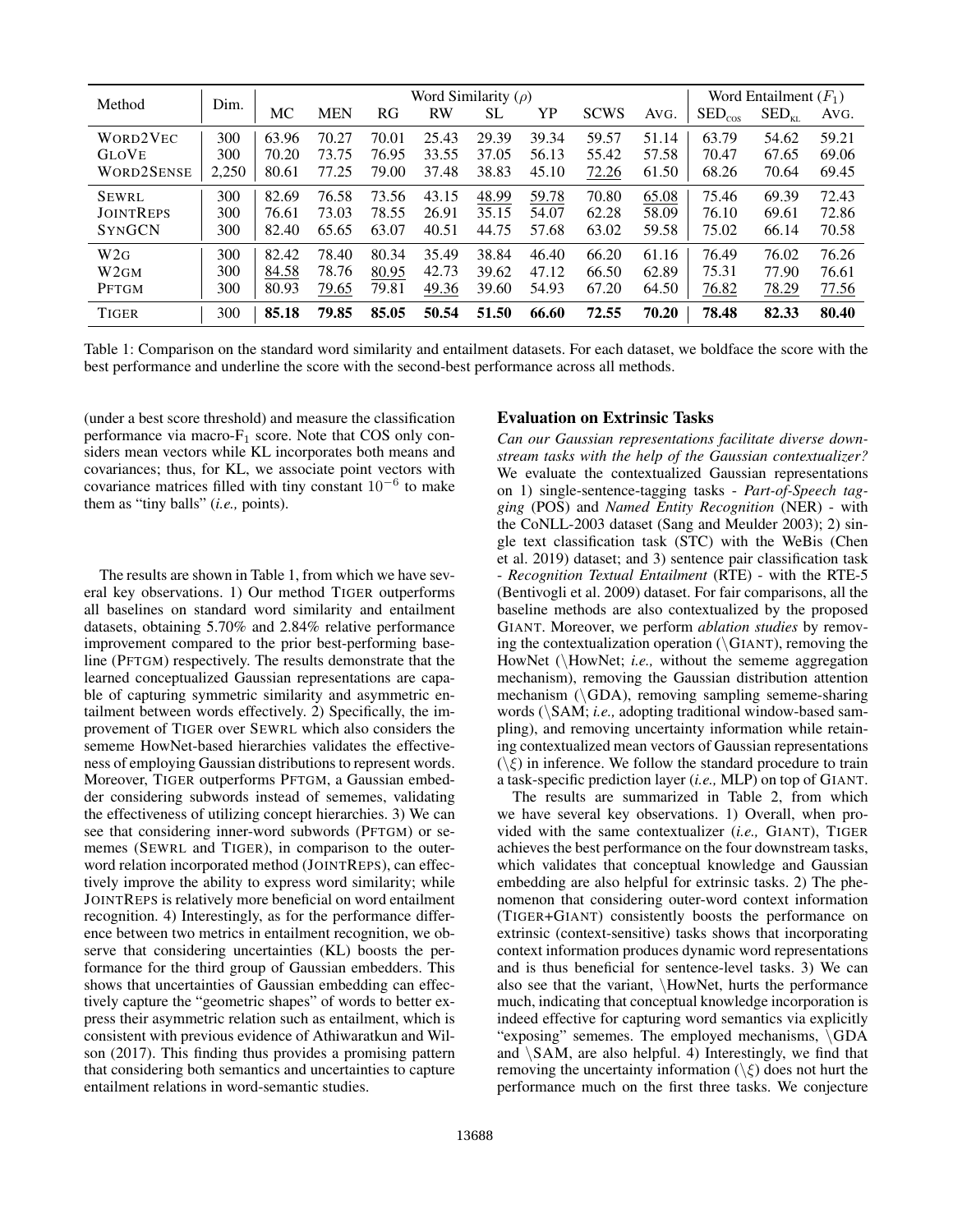| Method                   | <b>POS</b> | <b>NER</b> | <b>STC</b> | <b>RTE</b> |
|--------------------------|------------|------------|------------|------------|
| WORD2VEC + GIANT         | 66.89      | 83.67      | 66.00      | 55.00      |
| GLOVE + GIANT            | 77.49      | 88.15      | 75.50      | 55.50      |
| WORD2SENSE + GIANT       | 73.14      | 83.16      | 74.00      | 55.00      |
| SEWRL + GIANT            | 79.38      | 87.29      | 76.50      | 56.00      |
| <b>JOINTREPS + GIANT</b> | 70.07      | 83.67      | 76.50      | 57.00      |
| SYNGCN + GIANT           | 79.66      | 83.57      | 76.50      | 57.50      |
| $W2G + GIANT$            | 73.02      | 84.06      | 67.00      | 55.00      |
| W2GM + GIANT             | 73.76      | 84.38      | 68.00      | 56.00      |
| PFTGM + GIANT            | 74.03      | 85.74      | 69.50      | 56.50      |
| TIGER + GIANT            | 81.46      | 89.68      | 77.50      | 58.50      |
| \GIANT                   | 67.20      | 80.85      | 56.85      | 45.50      |
| HowNet                   | 76.88      | 85.93      | 71.84      | 56.98      |
| <b>\GDA</b>              | 79.66      | 86.30      | 76.48      | 56.48      |
| $\Delta$ SAM             | 79.89      | 88.81      | 75.88      | 56.77      |
| ε                        | 81.40      | 88.36      | 77.50      | 56.50      |

Table 2:  $F_1$ -score (%) on four downstream tasks: POS, NER, STC and RTE. For each dataset, we boldface the score with the best performance and underline the score with the best performance across all baselines.

that the reason is that the performance on these tasks mainly depends on the semantics of words and their uncertainties are relatively unimportant.

# Further Investigations

*Does our contextualized Gaussian representations encode complementary information to advanced point-based contextualizers?* Recent work has shown that the strong pointbased contextualizer BERT (Devlin et al. 2019) performs well on diverse NLP tasks (Wang et al. 2019; Lin, Tan, and Frank 2019). Following Vashishth et al. (2019), we perform evaluation by concatenating the outputs of pretrained uncased  $BERT_{BASE}$  and our contextualized Gaussian representations on the aforementioned six tasks.

The results are reported in Table 3. We can see that BERT behaves worse on two intrinsic tasks. This is somewhat surprising but consistent with previous findings of Meng et al. (2019). It is probably because BERT aims to learn contextaware representations, but the word similarity and entailment evaluation are conducted in a context-free manner. Thus, BERT is more like a contextualizer rather than a pure word embedder. Moreover, the results further show that our conceptualized and contextualized Gaussian representations indeed encode complementary information which is not captured by BERT, *i.e.,* the consideration of extra knowledge can improve the performance of BERT on both intrinsic and extrinsic tasks consistently. Hence, our Gaussian representations could serve as an effective combination with other point vectors by integrating Gaussian representations into current point-based systems.

# Conclusion and Future Work

We proposed a conceptual-knowledge-based Gaussian embedder (TIGER) and a dual-ELMO Gaussian contextualizer (GIANT) to produce conceptualized and contextualized

| $Method + GIANT$   SIM |       | $ENT$   POS             |                 | NER   | <b>STC</b> | <b>RTE</b> |
|------------------------|-------|-------------------------|-----------------|-------|------------|------------|
| <b>BERT</b>            |       | $32.22$ $57.55$   87.67 |                 | 96.40 | 82.50      | 62.23      |
| <b>OWORD2SENSE</b>     | 56.73 |                         | $65.85$   87.70 | 96.40 | 82.50      | 62.23      |
| $\oplus$ SEWRL         | 57.04 | 67.87                   | 88.86           | 96.50 | 82.55      | 62.25      |
| $\bigoplus$ PFTGM      | 60.23 | 73.55                   | 89.51           | 96.95 | 83.00      | 62.38      |
| $\oplus$ TIGER         | 63.36 | 76.96                   | 90.20           | 96.95 | 83.00      | 62.46      |

Table 3: The average results of concatenating BERT representations with GIANT-contextualized representations on the two intrinsic tasks and four extrinsic tasks.

Gaussian representations. The extensive experiments evaluated on multiple intrinsic and extrinsic datasets validate the effectiveness of the learned conceptualized and contextualized Gaussian representations, consistently outperforming state-of-the-art methods by a margin.

Here, we list main conclusions/findings as follows: 1) Equipped with the ability to capture both "positions" and "shapes", TIGER can capture the word semantics more precisely, including symmetric word similarity and asymmetric word entailment. 2) GIANT can effectively produce contextualized Gaussian representations (first attempt in Gaussianembedding studies) to facilitate different types of contextsensitive tasks. and 3) Our approach provides complementary information to BERT and thus can also serve as an effective auxiliary by integrating into current point-based models.

In the future, we are interested to explore more advanced encoders. For instance, contextualizing Gaussian representations with two BERT-style encoders may further improve performance. Besides, according to Dubossarsky, Grossman, and Weinshall (2018), random assignment of words to senses is shown to improve performance in the same task, we would assign a word to its specific sememe/sense. We hope this methodology can shed light on the scenarios where the uncertainty information and asymmetric relation are crucial, by embedding fruitful semantic information to reduce the stress of designing downstream algorithms.

### Acknowledgments

We thank the three anonymous reviewers for their valuable suggestions. The work was supported by the National Key Research and Development Program of China (No. 2019YFB1704003), the National Nature Science Foundation of China (No.71690231), Tsinghua BNRist and NExT++ research supported by the National Research Foundation, Prime Minister's Office, Singapore under its IRC@SG Funding Initiative.

#### References

Alsuhaibani, M.; Bollegala, D.; Maehara, T.; Kenichi; and Kawarabayashi. 2018. Jointly Learning Word Embeddings using A Corpus and A Knowledge Base. In *PLoS ONE*.

Athiwaratkun, B.; and Wilson, A. G. 2017. Multimodal Word Distributions. In *ACL*, 1645–1656.

Athiwaratkun, B.; and Wilson, A. G. 2018. Hierarchical Density Order Embeddings. In *ICLR*.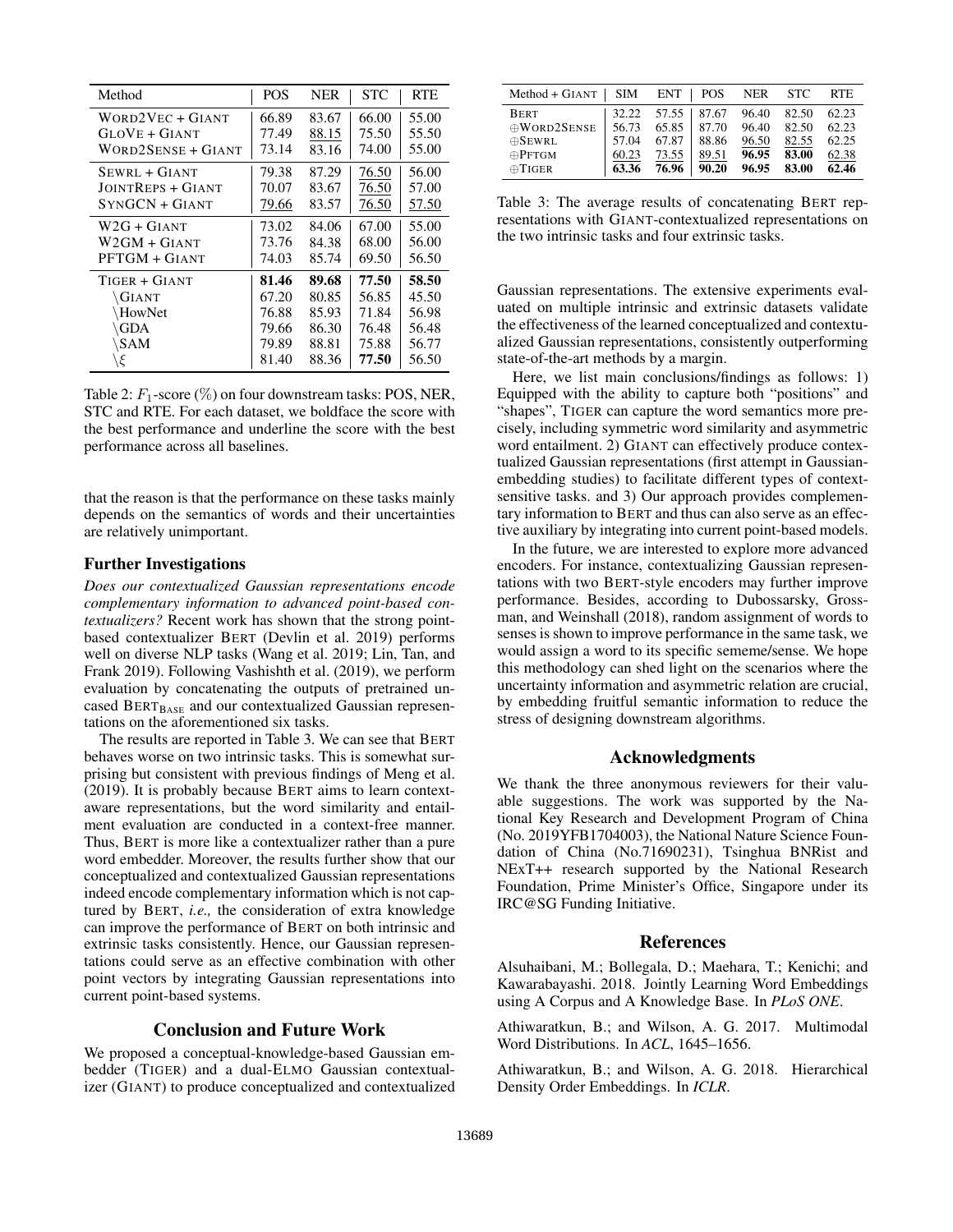Athiwaratkun, B.; Wilson, A. G.; and Anandkumar, A. 2018. Probabilistic FastText for Multi-Sense Word Embeddings. In *ACL*, 1–11.

Baroni, M.; Bernardi, R.; Do, N.-Q.; and chieh Shan, C. 2012. Entailment above the Word Level in Distributional Semantics. In *EACL*, 23–32.

Baroni, M.; Bernardini, S.; Ferraresi, A.; and Zanchetta, E. 2009. The Wacky Wide Web: A Collection of Very Large Linguistically Processed Web-crawled Corpora. In *Language Resources and Evaluation*, 209– 226.

Bentivogli, L.; Clark, P.; Dagan, I.; and Giampiccolo, D. 2009. The Fifth PASCAL Recognizing Textual Entailment Challenge. In *TAC*.

Blitzer, J.; McDonald, R.; and Pereira, F. 2006. Domain Adaptation with Structural Correspondence Learning. In *EMNLP*, 120–128.

Bloomfield, L. 1926. A Set of Postulates for the Science of Language. In *Language*, 153–164.

Bojanowski, P.; Grave, E.; Joulin, A.; and Mikolov, T. 2017. Enriching Word Vectors with Subword Information. In *TACL*, 135–146.

Brown, P. F.; Pietra, V. J. D.; deSouza, P. V.; Lai, J. C.; and Mercer, R. L. 1992. Class-Based n-gram Models of Natural Language. In *Computational Linguistics*, 467–480.

Bruni, E.; Tran, N. K.; and Baroni, M. 2014. Multimodal Distributional Semantics. In *Journal of Artificial Intelligence Research*, 1–47.

Chaudhary, A.; Zhou, C.; Levin, L.; Neubig, G.; Mortensen, D. R.; and Carbonell, J. G. 2018. Adapting Word Embeddings to New Languages with Morphological and Phonological Subword Representations. In *EMNLP*, 3285–3295.

Chen, X.; Qiu, X.; Jiang, J.; and Huang, X. 2015. Gaussian Mixture Embeddings for Multiple Word Prototypes. In *arXiv preprint arXiv:1511.06246*.

Chen, Z.; Shen, S.; Hu, Z.; Lu, X.; Mei, Q.; and Liu, X. 2019. Emoji-Powered Representation Learning for Cross-Lingual Sentiment Classification. In *WWW*, 251–262.

Devlin, J.; Chang, M.-W.; Lee, K.; and Toutanova, K. 2019. BERT: Pre-training of Deep Bidirectional Transformers for Language Understanding. In *NAACL*, 4171–4186.

Dong, Z.; and Dong, Q. 2003. HowNet - A Hybrid Language and Knowledge Resource. In *NLP-KE*, 820–824.

Dubossarsky, H.; Grossman, E.; and Weinshall, D. 2018. Coming to Your Senses: on Controls and Evaluation Sets in Polysemy Research. In *EMNLP*, 1732–1740.

Dwyer, P. S. 1958. Generalizations of a Gaussian Theorem. In *the Annals of Mathematical Statistics*, 106–117.

Guo, M.; Zhang, Y.; and Liu, T. 2019. Gaussian Transformer: A Lightweight Approach for Natural Language Inference. In *AAAI*, 6489–6496.

Harris, Z. S. 1954. Distributional Structure. In *WORD*, 146– 162.

Hill, F.; Reichart, R.; and Korhonen, A. 2015. SimLex-999: Evaluating Semantic Models With (Genuine) Similarity Estimation. In *Computational Linguistics*, 665–695.

Huang, E.; Socher, R.; Manning, C.; and Ng, A. 2012. Improving Word Representations via Global Context and Multiple Word Prototypes. In *ACL*, 873–882.

Kulmizev, A.; de Lhoneux, M.; Gontrum, J.; Fano, E.; and Nivre, J. 2019. Deep Contextualized Word Embeddings in Transition-Based and Graph-Based Dependency Parsing - A Tale of Two Parsers Revisited. In *EMNLP*, 2755–2768.

Levy, O.; and Goldberg, Y. 2014. Dependency-Based Word Embeddings. In *ACL*, 302–308.

Li, B.; Liu, T.; Zhao, Z.; Tang, B.; Drozd, A.; Rogers, A.; and Du, X. 2017. Investigating Different Syntactic Context Types and Context Representations for Learning Word Embeddings. In *EMNLP*, 2421–2431.

Lin, Y.; Tan, Y. C.; and Frank, R. 2019. Open Sesame: Getting Inside BERT's Linguistic Knowledge. In *ACL*, 241– 253.

Liu, Q.; Huang, H.; Zhang, G.; Gao, Y.; Xuan, J.; and Lu, J. 2018. Semantic Structure-Based Word Embedding by Incorporating Concept Convergence and Word Divergence. In *AAAI*.

Liu, Q.; Jiang, H.; Wei, S.; Ling, Z.-H.; and Hu, Y. 2015. Learning Semantic Word Embeddings based on Ordinal Knowledge Constraints. In *ACL*, 1501–1511.

Liu, X.; Wong, D. F.; Liu, Y.; Chao, L. S.; Xiao, T.; and Zhu, J. 2019. Shared-Private Bilingual Word Embeddings for Neural Machine Translation. In *ACL*, 3613–3622.

Luong, T.; Socher, R.; and Manning, C. 2013. Better Word Representations with Recursive Neural Networks for Morphology. In *CoNLL*, 104–113.

Meng, Y.; Huang, J.; Wang, G.; Zhang, C.; Zhuang, H.; Kaplan, L.; and Han, J. 2019. Spherical Text Embedding. In *NeurIPS*, 8208–8217.

Mikolov, T.; Chen, K.; Corrado, G.; and Dean, J. 2013a. Efficient Estimation of Word Representations in Vector Space. In *arXiv preprint arXiv:1301.3781*.

Mikolov, T.; Sutskever, I.; Chen, K.; Corrado, G.; and Dean, J. 2013b. Distributed Representations of Words and Phrases and their Compositionality. In *NeurIPS*, 3111–3119.

Miller, G. A. 1995. WordNet: A Lexical Database for English. In *Communications of the ACM*, 39–41.

Miller, G. A.; and Charles, W. G. 1991. Contextual Correlates of Semantic Similarity. In *Language and Cognitive Processes*, 1–28.

Neelakantan, A.; Shankar, J.; Passos, A.; and McCallum, A. 2014. Efficient Non-parametric Estimation of Multiple Embeddings per Word in Vector Space. In *EMNLP*, 1059–1069.

Niu, Y.; Xie, R.; Liu, Z.; and Sun, M. 2017. Improved Word Representation Learning with Sememes. In *ACL*, 2049– 2058.